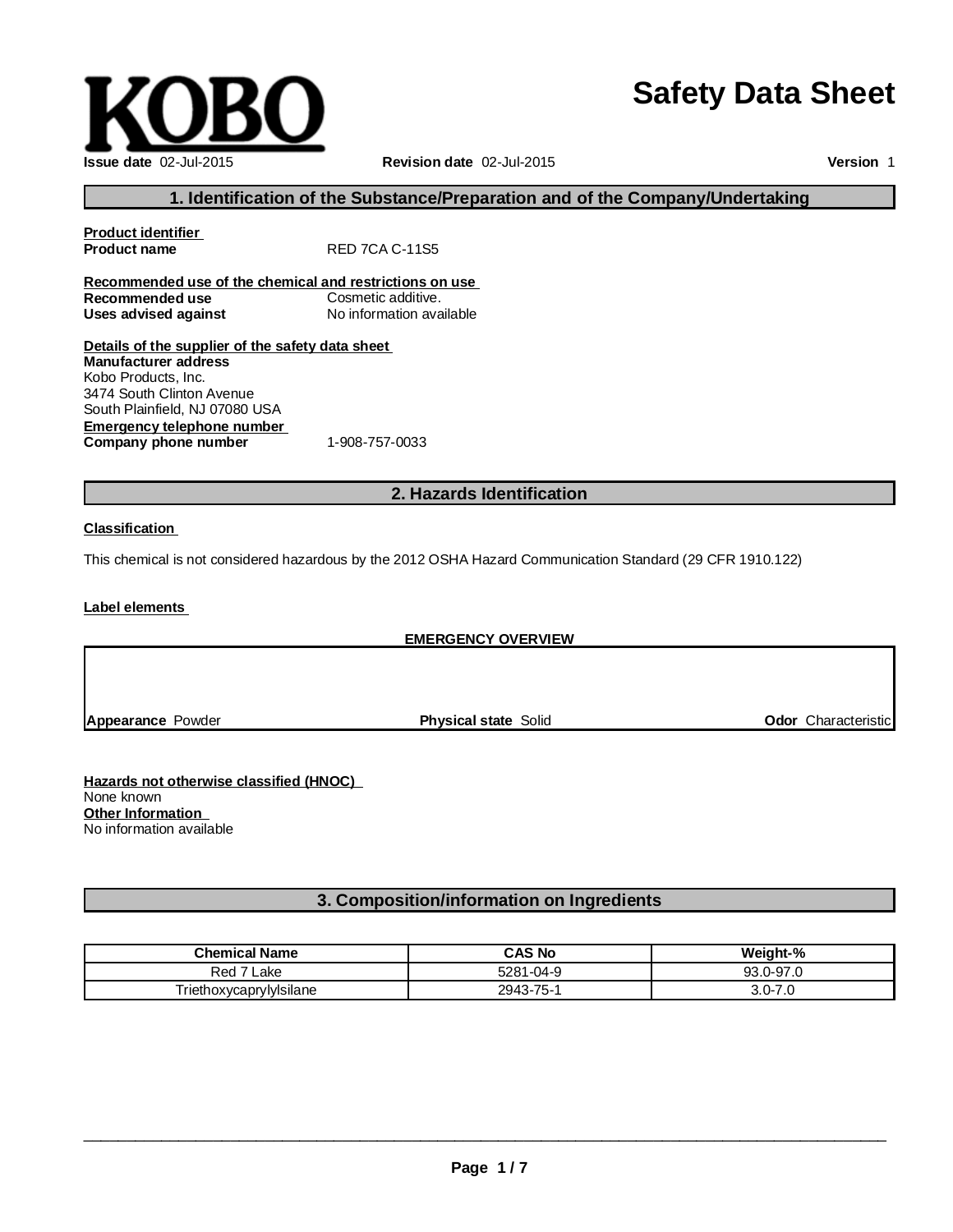## **4. First aid measures**

\_\_\_\_\_\_\_\_\_\_\_\_\_\_\_\_\_\_\_\_\_\_\_\_\_\_\_\_\_\_\_\_\_\_\_\_\_\_\_\_\_\_\_\_\_\_\_\_\_\_\_\_\_\_\_\_\_\_\_\_\_\_\_\_\_\_\_\_\_\_\_\_\_\_\_\_\_\_\_\_\_\_\_\_\_\_\_\_\_\_\_\_\_

#### **First aid measures**

| <b>General advice</b>                                       | If symptoms persist, call a physician.                                                                                             |
|-------------------------------------------------------------|------------------------------------------------------------------------------------------------------------------------------------|
| Eye contact                                                 | Rinse immediately with plenty of water, also under the eyelids, for at least 15 minutes. If<br>symptoms persist, call a physician. |
| <b>Skin contact</b>                                         | Wash off immediately with soap and plenty of water while removing all contaminated<br>clothes and shoes.                           |
| <b>Inhalation</b>                                           | Remove to fresh air. If breathing is irregular or stopped, administer artificial respiration.                                      |
| Ingestion                                                   | If swallowed, do not induce vomiting: seek medical advice immediately and show this<br>container or label.                         |
| Self-protection of the first aider                          | Use personal protective equipment as required.                                                                                     |
| Most important symptoms and effects, both acute and delayed |                                                                                                                                    |
| <b>Symptoms</b>                                             | No known effects under normal use conditions.                                                                                      |
|                                                             | Indication of any immediate medical attention and special treatment needed                                                         |
| Note to physicians                                          | Effects of exposure (inhalation, ingestion or skin contact) to substance may be delayed.                                           |

## **5. Fire-fighting measures**

#### **Suitable extinguishing media**

Use extinguishing measures that are appropriate to local circumstances and the surrounding environment.

## **Unsuitable extinguishing media** No information available.

## **Specific hazards arising from the chemical**

None in particular.

#### **Explosion data Sensitivity to mechanical impact** None. **Sensitivity to static discharge** None.

#### **Protective equipment and precautions for firefighters**

Use personal protective equipment as required.

#### **6. Accidental release measures**

#### **Personal precautions, protective equipment and emergency procedures**

| <b>Personal precautions</b>                          | Use personal protective equipment as required. Avoid contact with eyes. Wash thoroughly<br>after handling. |  |
|------------------------------------------------------|------------------------------------------------------------------------------------------------------------|--|
| For emergency responders                             | Use personal protective equipment as required.                                                             |  |
| <b>Environmental precautions</b>                     | Collect spillage. Do not allow into any sewer, on the ground or into any body of water.                    |  |
| Methods and material for containment and cleaning up |                                                                                                            |  |
| <b>Methods for containment</b>                       | Prevent further leakage or spillage if safe to do so.                                                      |  |
| Methods for cleaning up                              | Avoid creating dust. Sweep up and shovel into suitable containers for disposal.                            |  |
| Prevention of secondary hazards                      | Clean contaminated objects and areas thoroughly observing environmental regulations.                       |  |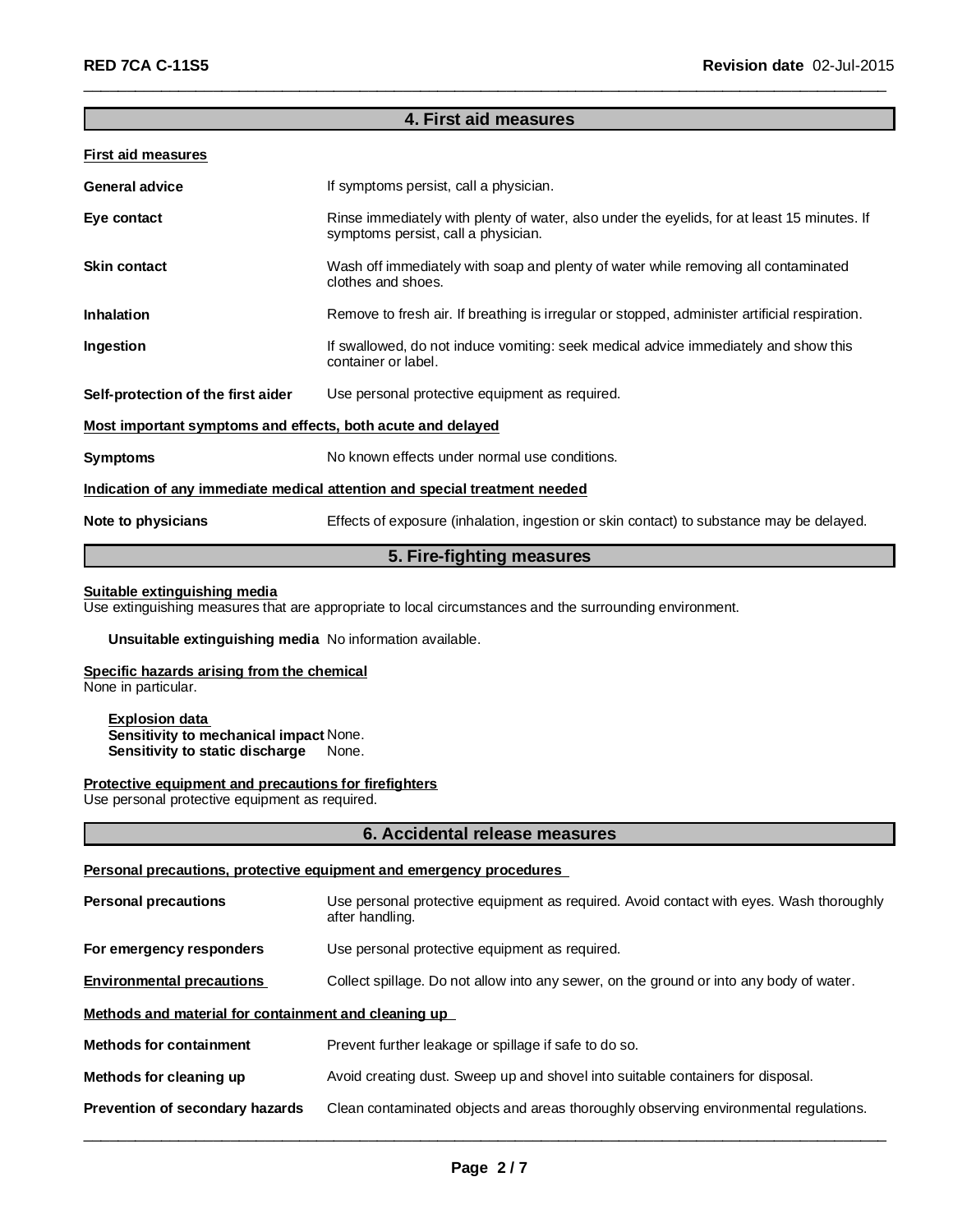| 7. Handling and Storage                                      |                                                                                                                      |  |
|--------------------------------------------------------------|----------------------------------------------------------------------------------------------------------------------|--|
| <b>Precautions for safe handling</b>                         |                                                                                                                      |  |
| Advice on safe handling                                      | Use personal protective equipment as required. Use only in well-ventilated areas. Wash<br>thoroughly after handling. |  |
| Conditions for safe storage, including any incompatibilities |                                                                                                                      |  |
| <b>Storage conditions</b>                                    | Keep container tightly closed in a dry and well-ventilated place. Store at ambient conditions.                       |  |
| Incompatible materials                                       | Strong oxidizing agents. Strong acids.                                                                               |  |
|                                                              |                                                                                                                      |  |
|                                                              | 8. Exposure Controls/Personal Protection                                                                             |  |
| <b>Control parameters</b>                                    |                                                                                                                      |  |
| <b>Exposure guidelines</b>                                   | Not applicable.                                                                                                      |  |
| Appropriate engineering controls                             |                                                                                                                      |  |
| <b>Engineering controls</b>                                  | Ensure adequate ventilation, especially in confined areas.                                                           |  |
|                                                              | Individual protection measures, such as personal protective equipment                                                |  |
| Eye/face protection                                          | Wear safety glasses with side shields (or goggles).                                                                  |  |
| Skin and body protection                                     | Wear protective gloves and protective clothing.                                                                      |  |
| <b>Respiratory protection</b>                                | In case of insufficient ventilation, wear suitable respiratory equipment.                                            |  |

\_\_\_\_\_\_\_\_\_\_\_\_\_\_\_\_\_\_\_\_\_\_\_\_\_\_\_\_\_\_\_\_\_\_\_\_\_\_\_\_\_\_\_\_\_\_\_\_\_\_\_\_\_\_\_\_\_\_\_\_\_\_\_\_\_\_\_\_\_\_\_\_\_\_\_\_\_\_\_\_\_\_\_\_\_\_\_\_\_\_\_\_\_

**General hygiene considerations** Handle in accordance with good industrial hygiene and safety practice. Wash contaminated clothing before reuse.

# **9. Physical and Chemical Properties**

# **Information on basic physical and chemical properties**

| <b>Physical state</b>               | Solid              |                          |                          |
|-------------------------------------|--------------------|--------------------------|--------------------------|
| Appearance                          | Powder             | Odor                     | Characteristic           |
| Color                               | Red                | Odor threshold           | No information available |
| <b>Property</b>                     | Values             | Remarks •                |                          |
| рH                                  |                    | No information available |                          |
| <b>Melting point/freezing point</b> |                    | No information available |                          |
| Boiling point / boiling range       |                    | No information available |                          |
| <b>Flash point</b>                  |                    | No information available |                          |
| <b>Evaporation rate</b>             |                    | No information available |                          |
| Flammability (solid, gas)           |                    | No information available |                          |
| Flammability limit in air           |                    |                          |                          |
| <b>Upper flammability limit</b>     |                    | No information available |                          |
| Lower flammability limit            |                    | No information available |                          |
| Vapor pressure                      |                    | No information available |                          |
| Vapor density                       |                    | No information available |                          |
| Specific gravity                    |                    | No information available |                          |
| <b>Water solubility</b>             | Insoluble in water |                          |                          |
| Solubility in other solvents        |                    | No information available |                          |
| <b>Partition coefficient</b>        |                    | No information available |                          |
| <b>Autoignition temperature</b>     |                    | No information available |                          |
| <b>Decomposition temperature</b>    |                    | No information available |                          |
|                                     |                    |                          |                          |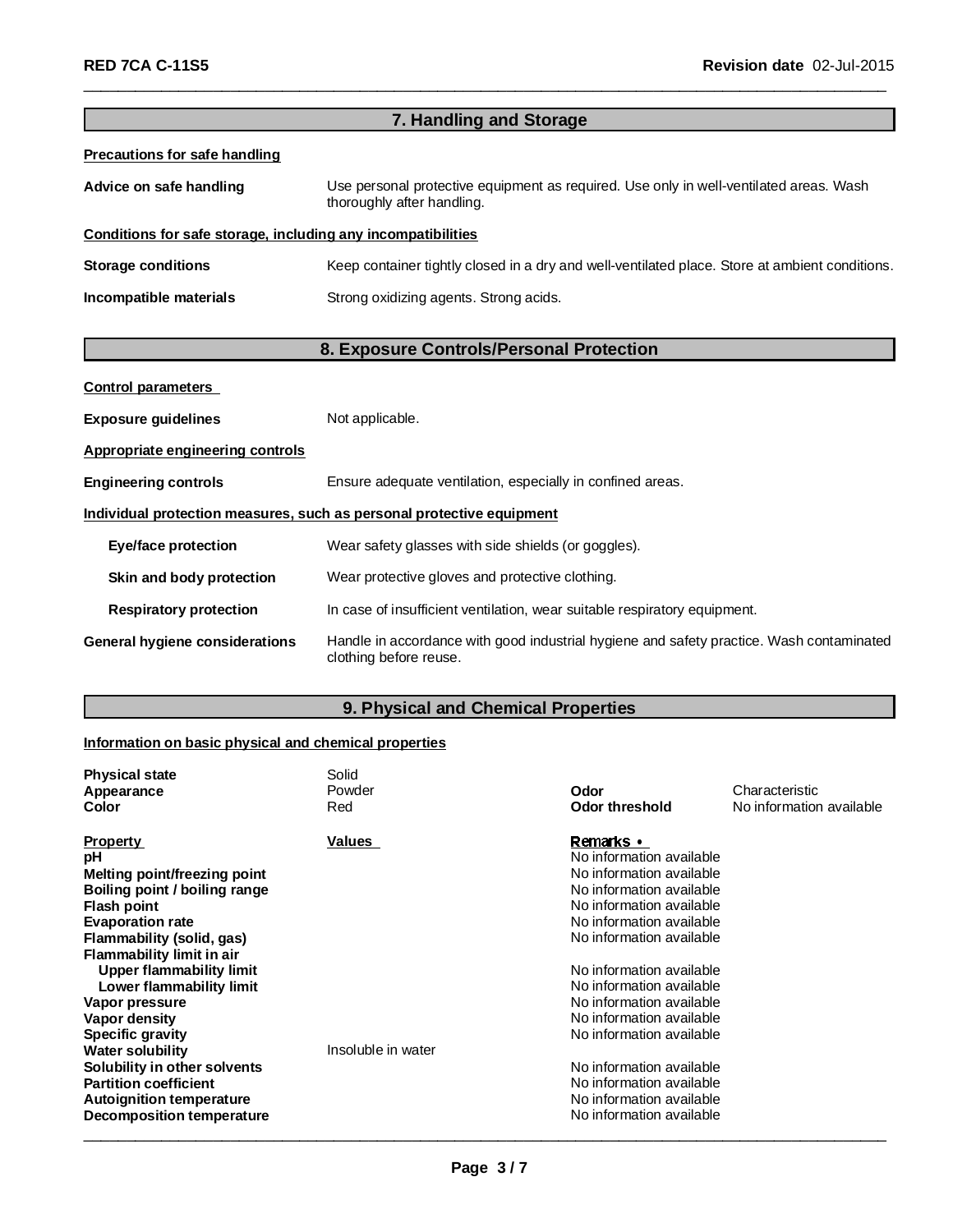**Oxidizing properties Dynamic viscosity Kinematic viscosity Explosive properties** 

**Other Information**

**Softening point**<br> **Molecular weight**<br> **Molecular weight**<br> **Molecular weight**<br> **Molecular weight Molecular weight**<br> **VOC content (%)**<br>
No information available<br>
No information available **VOC content (%)** No information available<br> **Density** No information available **No information available Bulk density** No information available

No information available No information available No information available<br>No information available

# **10. Stability and Reactivity**

\_\_\_\_\_\_\_\_\_\_\_\_\_\_\_\_\_\_\_\_\_\_\_\_\_\_\_\_\_\_\_\_\_\_\_\_\_\_\_\_\_\_\_\_\_\_\_\_\_\_\_\_\_\_\_\_\_\_\_\_\_\_\_\_\_\_\_\_\_\_\_\_\_\_\_\_\_\_\_\_\_\_\_\_\_\_\_\_\_\_\_\_\_

**Reactivity** No data available

#### **Chemical stability**

Stable under normal conditions.

## **Possibility of hazardous reactions**

None under normal processing.

**Hazardous polymerization** Hazardous polymerization does not occur.

#### **Conditions to avoid** None known.

#### **Incompatible materials**

Strong oxidizing agents. Strong acids.

#### **Hazardous decomposition products**

None under normal use conditions.

## **11. Toxicological Information**

## **Information on likely routes of exposure**

#### **Product information**

| Inhalation          | No data available. |
|---------------------|--------------------|
| Eye contact         | No data available. |
| <b>Skin contact</b> | No data available. |
| Ingestion           | No data available. |

#### **Component information**

| <b>Chemical Name</b>                 | Oral LD50                | Dermal LD50                | <b>Inhalation LC50</b> |
|--------------------------------------|--------------------------|----------------------------|------------------------|
| Red 7 Lake<br>5281-04-9              | $= 1000$ mg/kg (Rat)     | $>$ 2500 mg/kg (Rat)       | $> 5.4$ mg/L (Rat) 4 h |
| Triethoxycaprylylsilane<br>2943-75-1 | $= 10060 \mu L/kg$ (Rat) | (Rabbit)<br>= 5910 µL/kg ( |                        |

#### **Information on toxicological effects**

**Symptoms** No information available.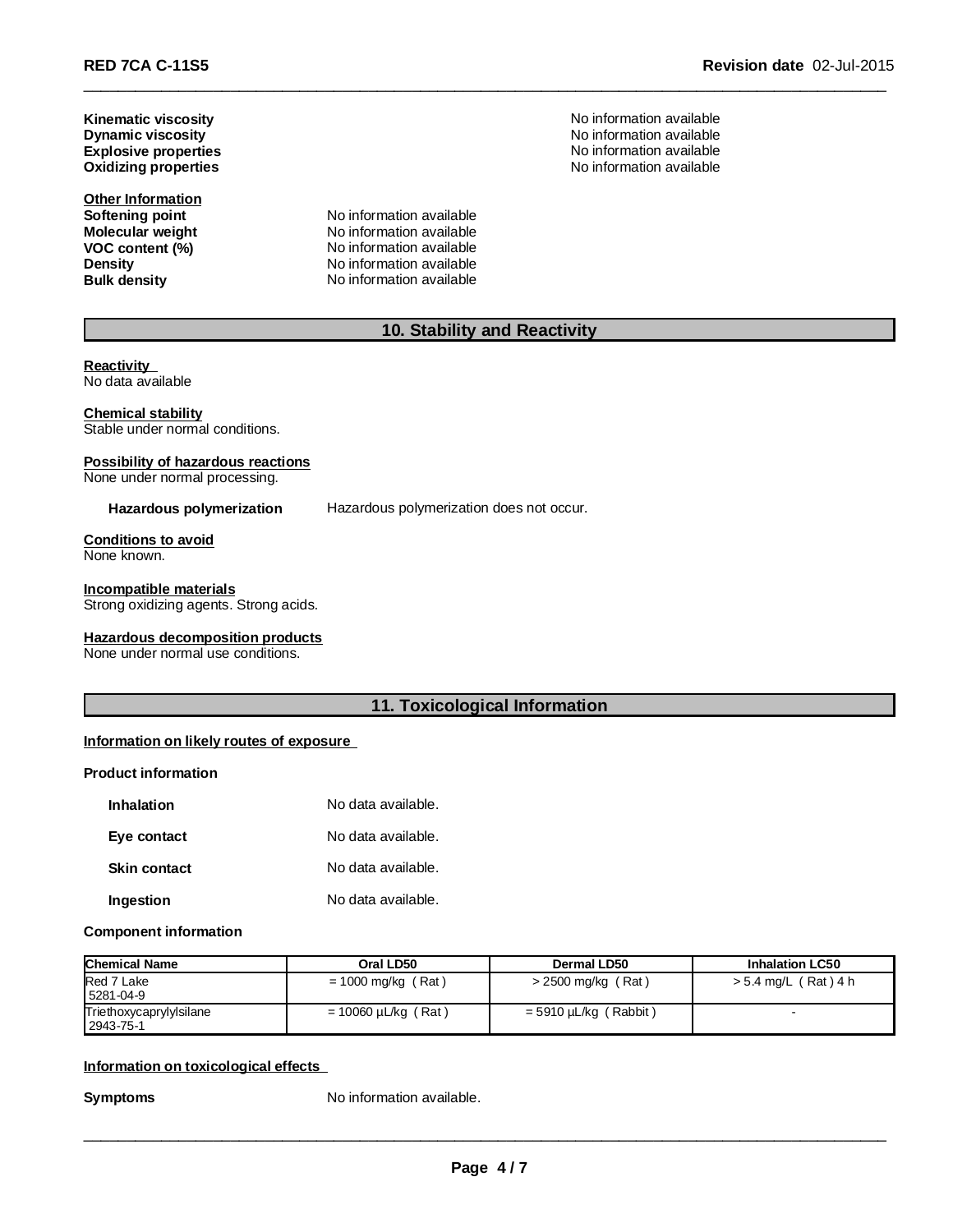## **Delayed and immediate effects as well as chronic effects from short and long-term exposure**

| Skin corrosion/irritation<br>Serious eye damage/eye irritation<br><b>Irritation</b><br><b>Corrosivity</b><br><b>Sensitization</b><br>Germ cell mutagenicity<br>Carcinogenicity | No information available.<br>No information available.<br>No information available.<br>No information available.<br>No information available.<br>No information available.<br>This product does not contain any carcinogens or potential carcinogens as listed by OSHA,<br>IARC or NTP. |
|--------------------------------------------------------------------------------------------------------------------------------------------------------------------------------|-----------------------------------------------------------------------------------------------------------------------------------------------------------------------------------------------------------------------------------------------------------------------------------------|
| <b>Reproductive toxicity</b>                                                                                                                                                   | No information available.                                                                                                                                                                                                                                                               |
| STOT - single exposure                                                                                                                                                         | No information available.                                                                                                                                                                                                                                                               |
| STOT - repeated exposure                                                                                                                                                       | No information available.                                                                                                                                                                                                                                                               |
| <b>Aspiration hazard</b>                                                                                                                                                       | No information available.                                                                                                                                                                                                                                                               |

\_\_\_\_\_\_\_\_\_\_\_\_\_\_\_\_\_\_\_\_\_\_\_\_\_\_\_\_\_\_\_\_\_\_\_\_\_\_\_\_\_\_\_\_\_\_\_\_\_\_\_\_\_\_\_\_\_\_\_\_\_\_\_\_\_\_\_\_\_\_\_\_\_\_\_\_\_\_\_\_\_\_\_\_\_\_\_\_\_\_\_\_\_

# **12. Ecological Information**

## **Ecotoxicity**

| <b>Chemical Name</b>    | Algae/aguatic plants | Fish                                  | <b>Toxicity to</b><br><b>Microorganisms</b> | Crustacea |
|-------------------------|----------------------|---------------------------------------|---------------------------------------------|-----------|
| Red 7 Lake<br>5281-04-9 |                      | 50: 48 h Orvzias latipes<br>ma/L LC50 |                                             |           |

## **Persistence and degradability**

No information available.

## **Bioaccumulation**

No information available.

**Other adverse effects** No information available

# **13. Disposal Considerations**

## **Waste treatment methods**

| Disposal of wastes     | Disposal should be in accordance with applicable regional, national and local laws and<br>regulations. |
|------------------------|--------------------------------------------------------------------------------------------------------|
| Contaminated packaging | Disposal should be in accordance with applicable regional, national and local laws and<br>regulations. |

# **14. Transport Information**

| <b>DOT</b>  | Not regulated |
|-------------|---------------|
| ICAO (air)  | Not regulated |
| <b>IATA</b> | Not regulated |
| <b>IMDG</b> | Not regulated |
| <b>RID</b>  | Not regulated |
| ADR         | Not regulated |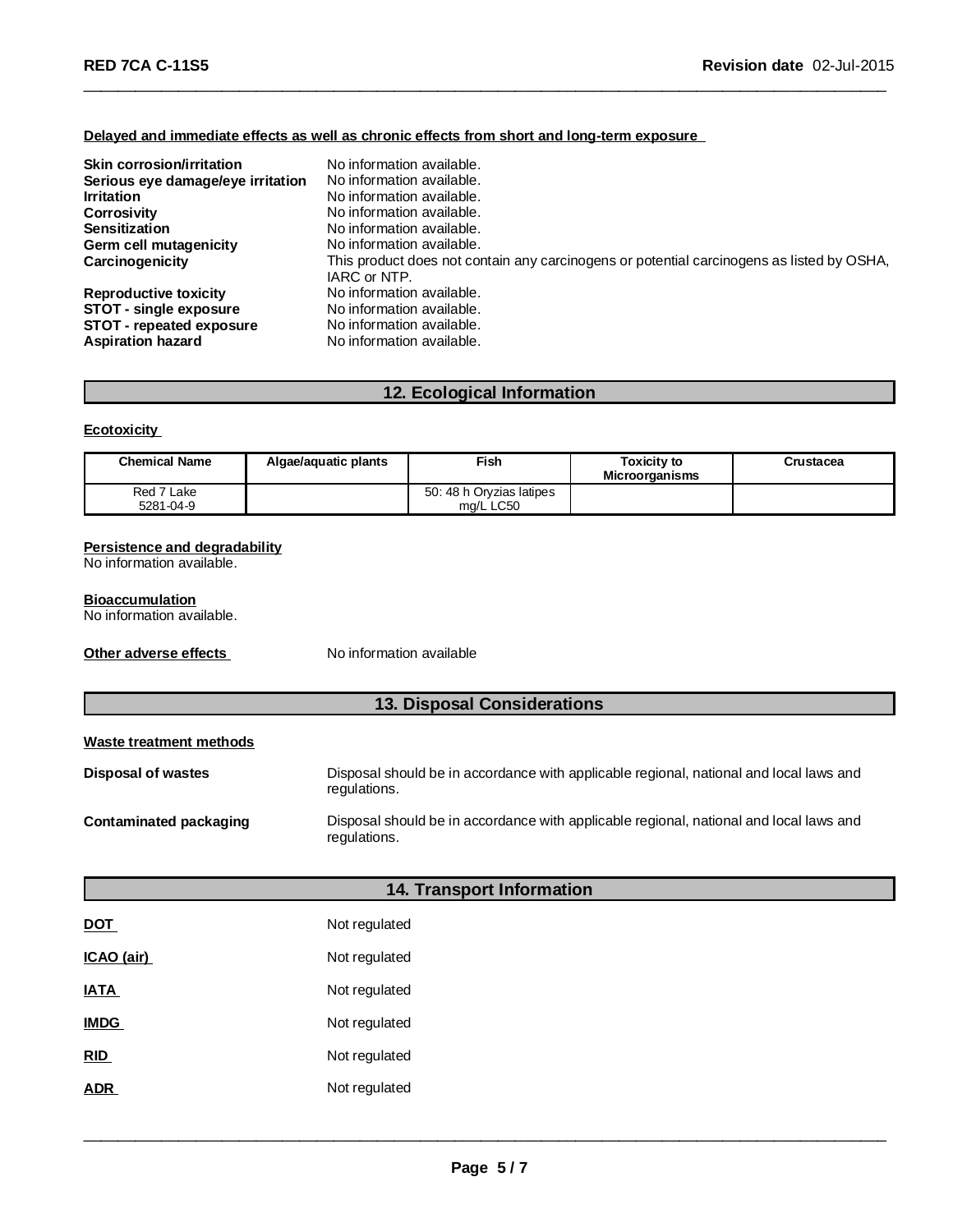# **15. Regulatory information**

\_\_\_\_\_\_\_\_\_\_\_\_\_\_\_\_\_\_\_\_\_\_\_\_\_\_\_\_\_\_\_\_\_\_\_\_\_\_\_\_\_\_\_\_\_\_\_\_\_\_\_\_\_\_\_\_\_\_\_\_\_\_\_\_\_\_\_\_\_\_\_\_\_\_\_\_\_\_\_\_\_\_\_\_\_\_\_\_\_\_\_\_\_

## **International inventories TSCA** Complies<br> **DSL/NDSL** Complies **DSL/NDSL**<br> **EINECS/ELINCS EINECS/ELINCS Complies EINECS/ELINCS ENCS** Not Determined **IECSC** Complies **KECL Complies**<br> **PICCS** Complies **PICCS** Complies<br> **AICS** Complies **AICS** Complies

**Legend:**

**TSCA** - United States Toxic Substances Control Act Section 8(b) Inventory **DSL/NDSL** - Canadian Domestic Substances List/Non-Domestic Substances List **EINECS/ELINCS** - European Inventory of Existing Chemical Substances/European List of Notified Chemical Substances **ENCS** - Japan Existing and New Chemical Substances **IECSC** - China Inventory of Existing Chemical Substances **KECL** - Korean Existing and Evaluated Chemical Substances **PICCS** - Philippines Inventory of Chemicals and Chemical Substances

**AICS** - Australian Inventory of Chemical Substances

#### **US Federal Regulations**

## **SARA 313**

Section 313 of Title III of the Superfund Amendments and Reauthorization Act of 1986 (SARA). This product does not contain any chemicals which are subject to the reporting requirements of the Act and Title 40 of the Code of Federal Regulations, Part 372

## **SARA 311/312 Hazard Categories**

| Acute Health Hazard               | N٥ |
|-----------------------------------|----|
| Chronic Health Hazard             | No |
| Fire Hazard                       | N٥ |
| Sudden release of pressure hazard | N٥ |
| Reactive Hazard                   | N٥ |

#### **CWA (Clean Water Act)**

This product does not contain any substances regulated as pollutants pursuant to the Clean Water Act (40 CFR 122.21 and 40 CFR 122.42)

## **CERCLA**

This material, as supplied, does not contain any substances regulated as hazardous substances under the Comprehensive Environmental Response Compensation and Liability Act (CERCLA) (40 CFR 302) or the Superfund Amendments and Reauthorization Act (SARA) (40 CFR 355). There may be specific reporting requirements at the local, regional, or state level pertaining to releases of this material

## **US State Regulations**

#### **California Proposition 65**

This product does not contain any Proposition 65 chemicals

#### **U.S. State Right-to-Know Regulations**

This product does not contain any substances regulated by state right-to-know regulations